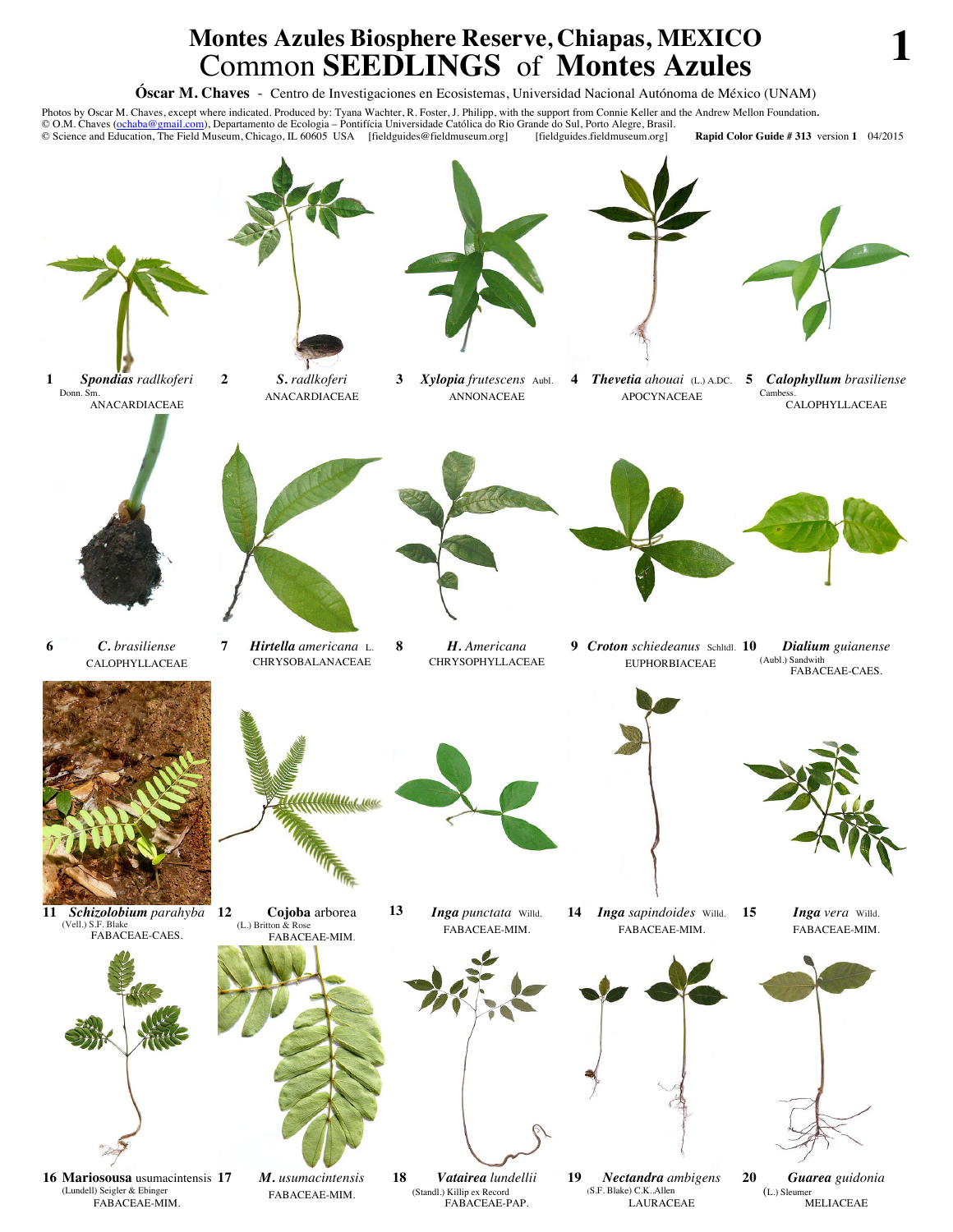## **Montes Azules Biosphere Reserve, Chiapas, MEXICO Common SEEDLINGS** of **Montes Azules**

**Óscar M. Chaves** - Centro de Investigaciones en Ecosistemas, Universidad Nacional Autónoma de México (UNAM)